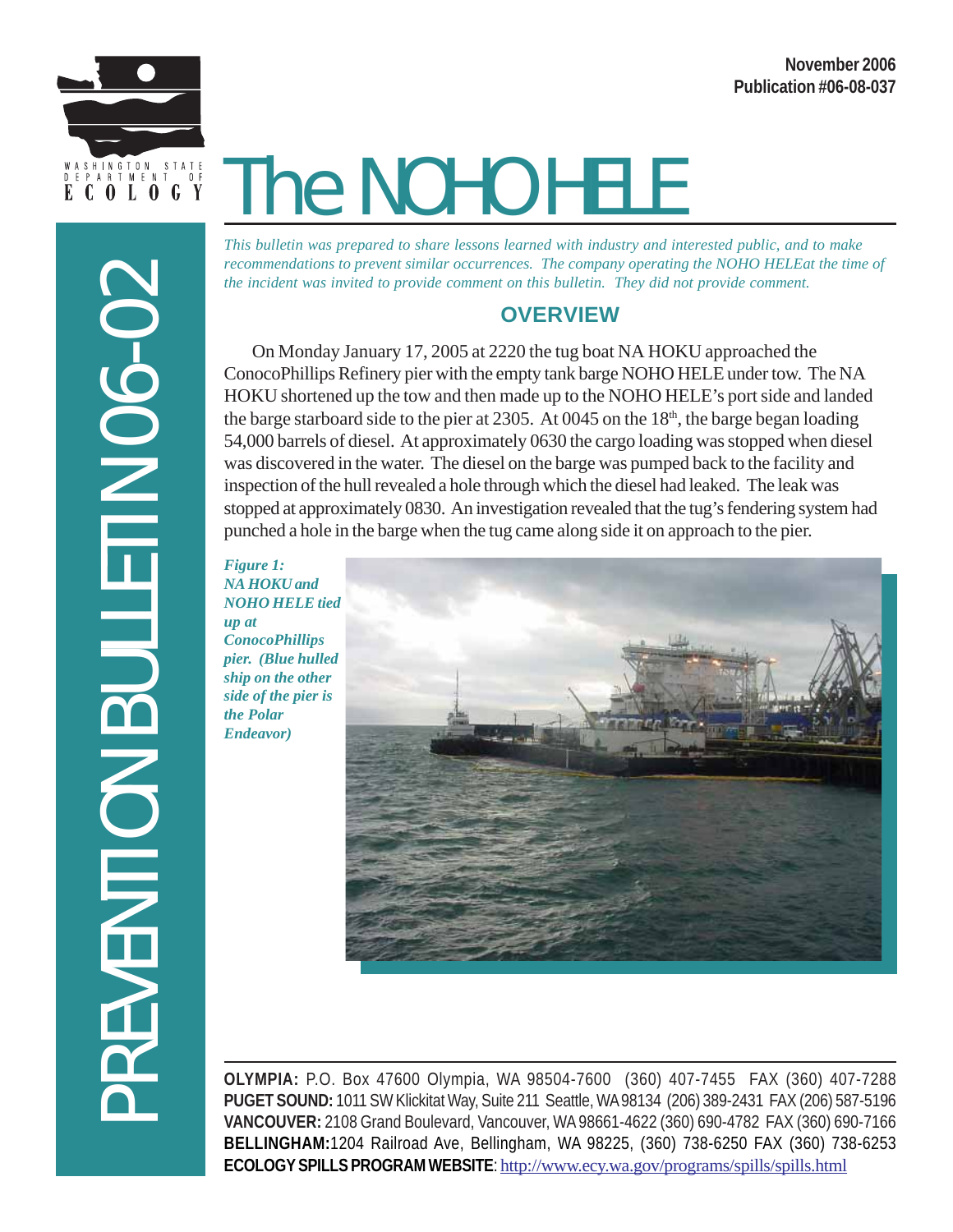# **VESSEL INFORMATION**

#### **NOHO HELE**

The NOHO HELE was a 24-year-old United States-flagged tank barge of 4,186 gross tons. The barge was single- hulled and rated for grade A and E cargos. NOHO HELE was used to transport fuels. The dimensions of the barge were 340'x78'x19' with a draft when light of 5 feet and 16 feet when loaded. The barge had 15 cargo tanks arranged in five sets of three across (port, center, starboard). The No. 1 tanks were designated as void spaces.

#### **NA HOKU**

NA HOKU was a 24-year-old twin propeller United States-flagged tugboat of 375 gross tons. Its length was about 32 meters. The NA HOKU was serviced in the shipyard in 2004 where changes were made to the fendering system. The fendering system previously consisted of tires hung on chains over the vessel's side. The system was changed in 2004 to accommodate additional tires by bolting them onto the side of the vessel. This system was based on a design used by another U.S.-West Coast tugboat company.



#### **FACILITY INFORMATION**

The ConocoPhilips Refinery pier is located along the Strait of Georgia in Whatcom County, Washington. It is about 2.5 miles southeast of Cherry Point and 10 miles northwest of Bellingham. The dock is accessible by a causeway that extends over 1,000 feet from land. The dock runs roughly south-southwest from the causeway, is 785 feet long, 96 feet wide, and can handle two vessels at the same time. Small vessels or barges may use the east side berth (inside) and larger vessels may use the west side berth (outside).

#### **ENVIROMENT**

The weather at the time of the spill was rainy with visibility of 6 to 8 miles and winds from the east-southeast at 8 knots.

Predicted low tide at 0453 was 5.5 feet above mean lower low. At the approximate time of the spill the tide was rising with the predicted current towards 326º at 0.1 knots.

*Figure 2: Tug fendering arrangement.*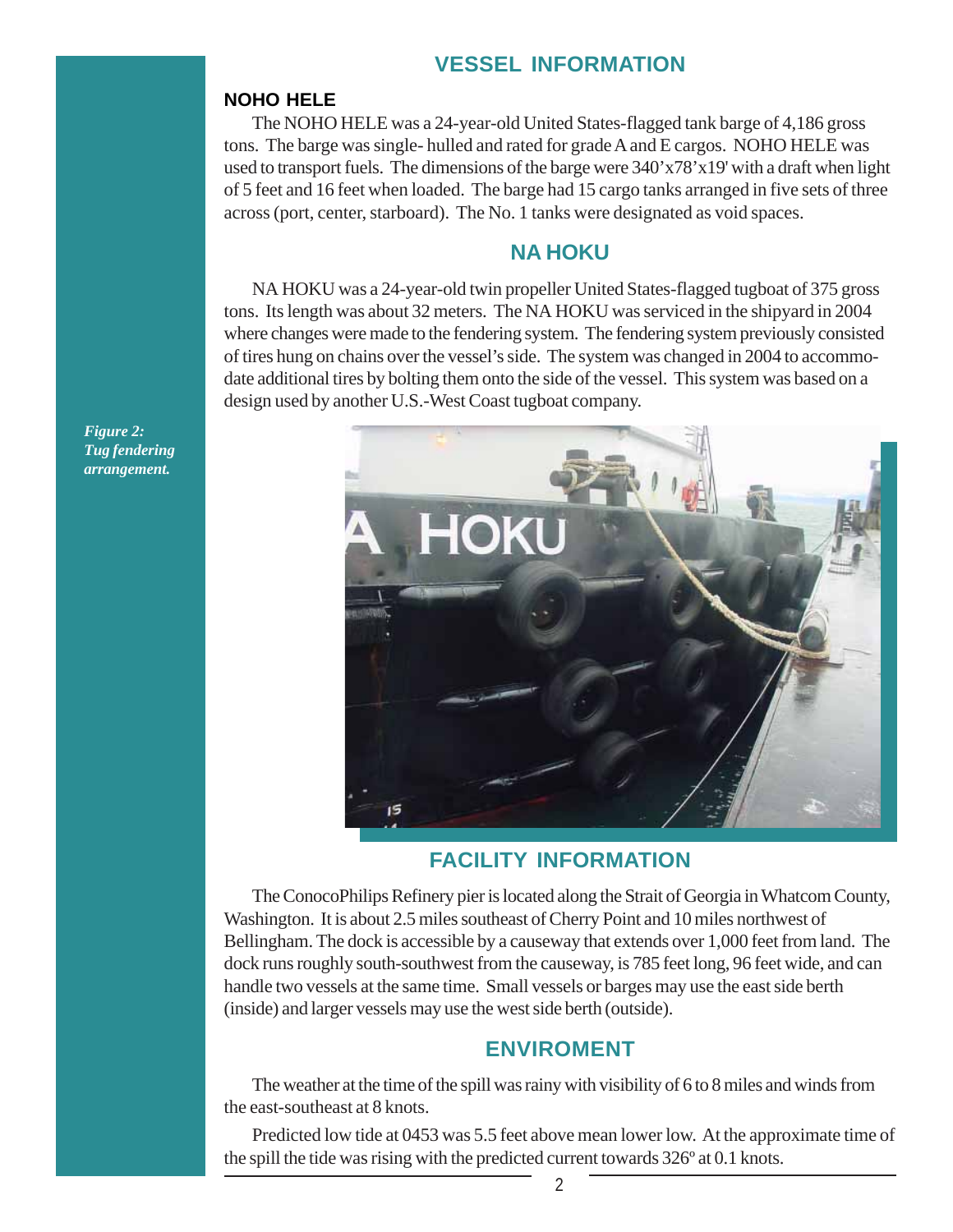## **CHRONOLOGY**

All times are approximate Pacific Standard Time and courses are referenced from true north.

#### *Monday, January 17, 2005*

**2220** *-* The tug boat NA HOKU approached the ConocoPhillips refinery pier with the empty tank barge NOHO HELE under tow. The NA HOKU shortened up the tow and then made up to the NOHO HELE's port side.

**2305** - The first line from the NOHO HELE was on the pier.

**2320** - The NOHO HELE was made fast to the ConocoPhilips pier.

Tuesday, January 18, 2005

**0010** – The Declaration of Inspection (DOI) was completed and signed by the barge's Person in Charge (PIC) and the terminal PIC.

**0045** - ConocoPhilips commenced loading 54,000 barrels of diesel to the barge.

The cargo plan was to load the barge to the load line marks and transport the diesel to Tacoma.

**0045 – 0630** *-* The cargo transfer procedures were going according to the barge PIC's plan.

**~ 0400** *–* The barge PIC began topping-off tanks according to plan, starting with the No. 2 tanks.

**~ 0630** – Loading was stopped when diesel was discovered in the water.

The barge PIC recalled that he was filling the #4C tank and checking on the load lines when he noticed the diesel in the water between the tug and the barge and called terminal personnel to shut down the transfer operation.

**0700** – The tug Master contacted the company's Qualified Individual (QI) and informed him of the situation. The QI began notifications to Washington State Maritime Cooperative (WSMC), the U.S. Coast Guard, their oil spill response organization (OSRO), and the Washington State Emergency Management Division.

**0710** – The tug crew began deploying sorbent boom in vicinity of the No.2 port cargo tank where there appeared to be a concentration of oil.

**0712** – The tug/barge crew began deploying the onboard containment boom with the barge's response skiff. The skiff was used to inspect the barge hull to try to discover the source of leak.  $A^{3}$ 4-inch crack was discovered in the hull at the waterline between frame 11 and 12, about 7 ½ feet below the main deck on the port side in the No. 2 port cargo tank.

**0730** – Additional boom was deployed in the water and absorbent pads used to retrieve spilled diesel.

**0735** *–* The barge began pumping diesel back to the facility.

**~ 0830** *–* The leak from the NOHO HELE was stopped.

**1900** – Cleanup of all amounts of oil determined recoverable was completed.

**2110** – The barge discharge was complete.

**2250** – The barge departed for Bellingham and repairs.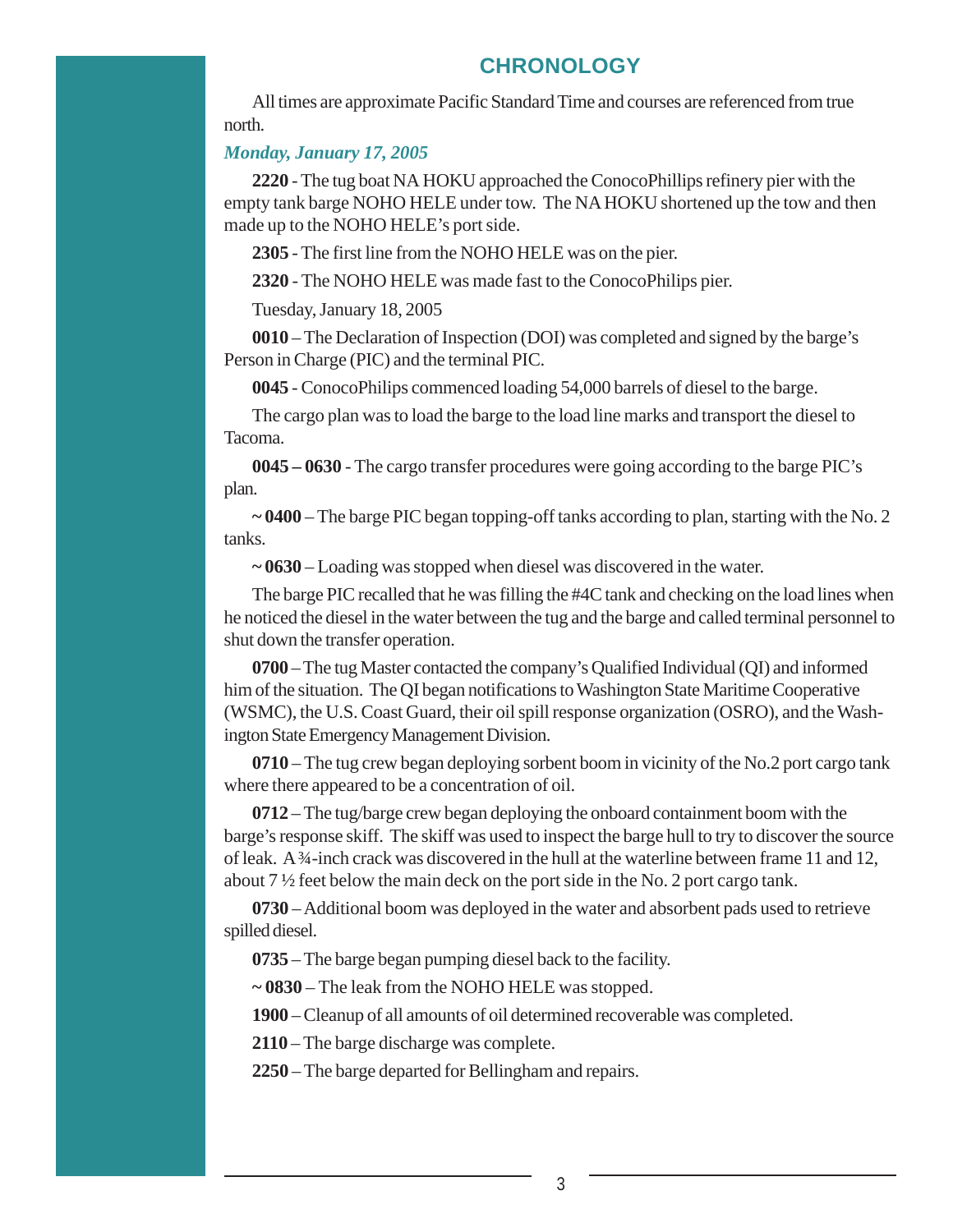#### **ANALYSIS**

#### **BARGE HANDLING**

The tug NA HOKU and barge NOHO HELE were in a routine voyage to haul diesel from Ferndale to Tacoma. As the tug and empty barge approached the ConocoPhilips facility, the tug shortened the tow and prepared to take the barge along side for docking. The port side of the tug was going to be on the port bow of the barge. All lines required for making up to the barge were kept on the tug.

The tug captain explained the procedure for taking the barge alongside as follows:

- The whole crew of the tug would be involved.
- First the tug takes in the towing wire.
- Then the tug "flops around" on the barge and takes the barge on the "hip" of the tug.

The tug mate climbs onto the barge and secures the spring line from the tug to a bit on the barge.

The tug captain uses the aft control station until the spring line is put up, then he uses the port side wing control until the head line is tight.

After the spring line is secure, the mate takes the headlines up from the tug and secures them around a bit on the barge.

- After the forward head line is made tight, the tug has the barge under control.
- · The mate uses the after winch on the barge to pull the surge chain up on deck.
- One bight of surge chain is hauled up before the stopper wire and pelican hook are put on.

After the surge gear is up on deck, a stern line is run to the barge and tightened with the towing winch.

The Captain had been running the NA HOKU since April or May of 2004 and had 17 years of experience working on tow boats. The Captain told an Ecology vessel inspector that the maneuver was "no harder than a usual landing, [he] didn't notice anything unusual or suspect that the barge may have been holed. The [sic] suggested that if he was a little more sharply pointed towards the barge when he landed his flop it might not have punctured the barge."

The height of the hole is consisted with the barge being light when this maneuver occurred while approaching the ConocoPhillips pier. The placement of the hole is too high to be consistent with the last time the tug performed the "flop around" maneuver because the barge was loaded when the tug last made up to it in Tacoma. The Captain did not report any other hard contact made with the NOHO HELE.

The tug company's report stated that the "tug made hard contact during make up to barge". The company's causal analysis was "rough weather, high winds, maneuvering conditions very difficult."

The daily log of the tug NA HOKU indicated that the winds at 1600 were south-southeast at 25 to 35 knots, but by 2000 had subsided and become easterly at 10 knots. The log stated the sea state was a swell with wind-wave.

From the Captain's statement it appeared it was more the angle of contact with the barge rather than the force alone which caused the puncture. The Captain was not aware of the tug having holed the barge and so he took no steps to inform the barge PIC or facility about possible damage to the hull of the barge. The Captain did not make a visual inspection of the area of the barge under the tug fenders.

An examination of the barge revealed a puncture hole in the side of the barge. An estimated 416 gallons of diesel fuel entered the waters of the state.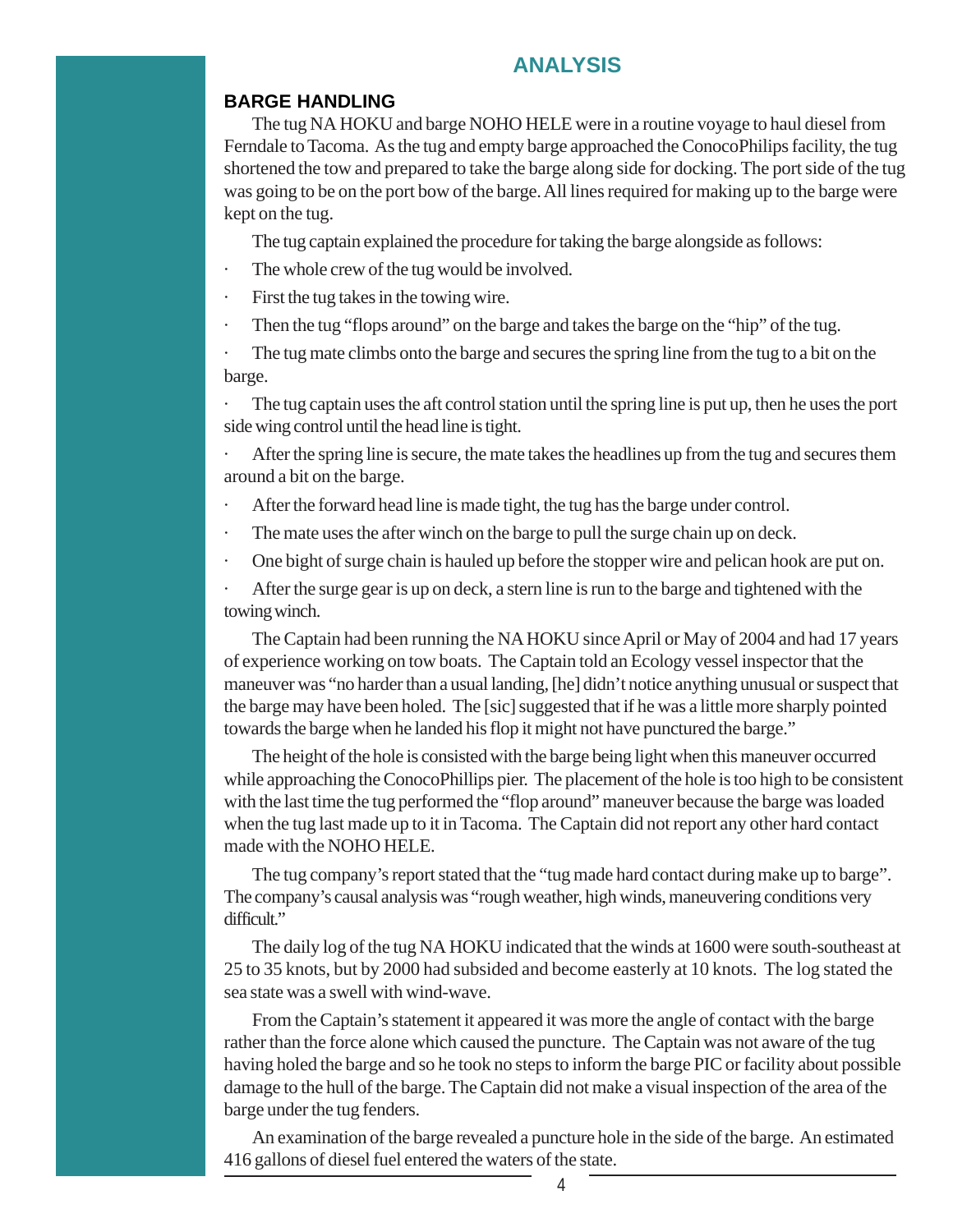*Figure 3: The puncture in the side of the NOHO HELE.*



*Figure 4: The puncture in the side of the NOHO HELE. The small fracture is within the indentation.*



# **CAUSAL INFORMATION**

Based on the information gathered, the cause of the spill was a ¾-inch crack in the No. 2 port cargo tank. Factors contributing to the spill included contact between the barge and a bolt in the tug's fendering system, and the design of the fendering system.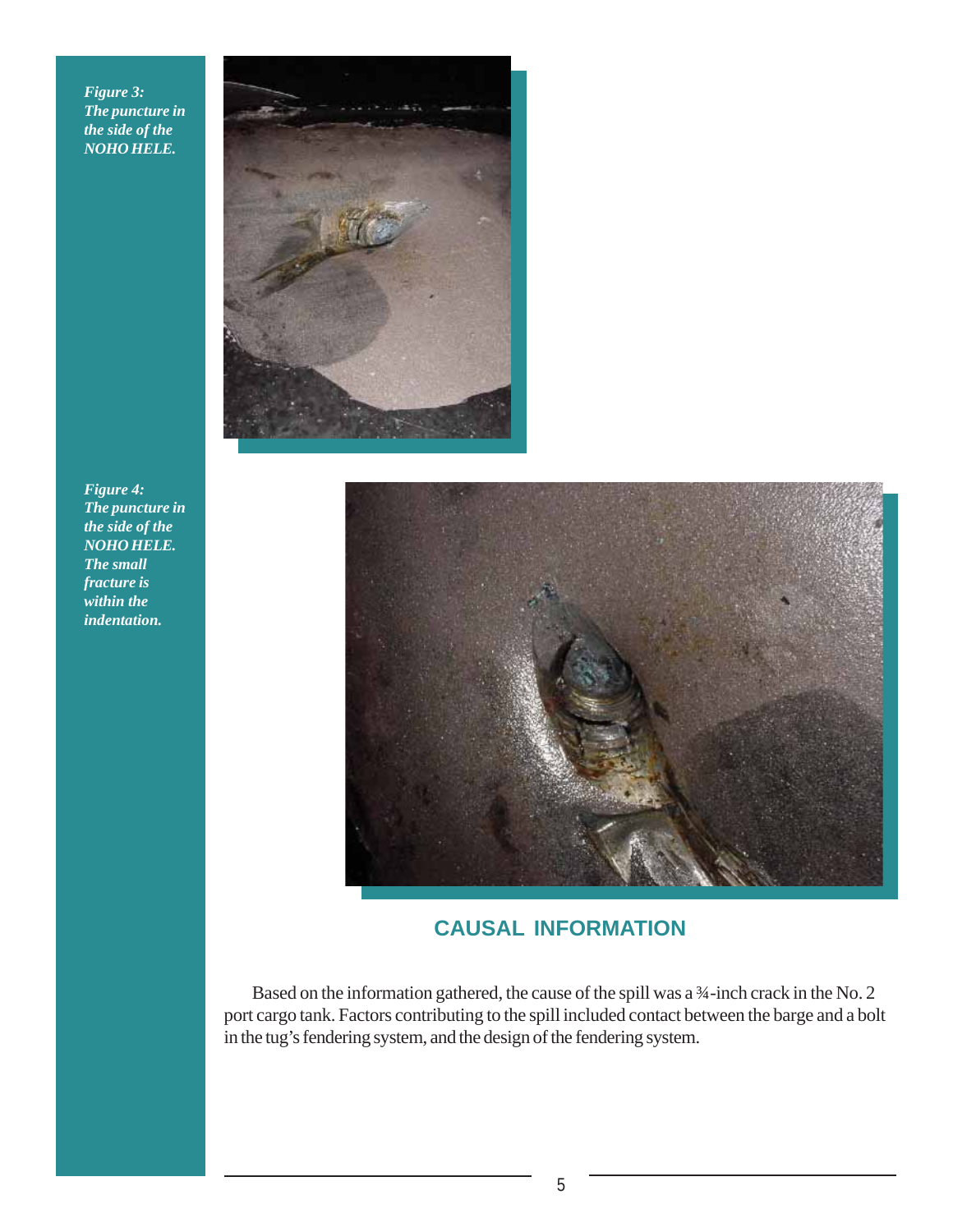*Figure 5: Shows the damaged bolts believed responsible for piercing the hull of the NOHO HELE.*



# **LESSONS LEARNED**

This was the first of two oil spills involving a single-hulled tank barge damaged by its tug during berthing in the first two months of 2005. The second was the tank barge PB-20 which was damaged as a result of hard contact between it and the tug SEASPAN CAVALIER. In both cases, a spill was discovered as the tanks neared planned capacity. In both cases, the bargeswere not boomed prior to loading. In both cases, the available external hull of the cargo block was not inspected prior to loading the barge—although in the case of the PB-20 there was a company policy that required it. In addition, a small spill was reported in October 2004 from the PB-20 as a result of tug-induced hull damage.

Pre-booming single-hulled tank barges before loading operations should be considered as a precautionary measure under conditions where booming is both safe and effective, if a visual inspection of all available external hull surfaces can not be made.

# **PREVENTION RECOMMENDATIONS**

Ecology made prevention recommendations to the owners of the tug/barge, to the U.S. Coast Guard and to Ecology for enhancing oil spill prevention for single-hulled tank barges.

To Owners/Operators of tugs and barges:

· Develop a procedure under which your tug crews handling single-hull tank barges and the tankermen-PICs of such barges work together to visually inspect all available external hull areas in the cargo block prior to loading cargo. Require that the result of the inspection be logged.

· Assign two tankermen, or a tankerman and tankerman's assistant, to a tank barge for loading operations at night to assist with topping off operations and inspecting the surrounding water for possible oil spills.

To the U.S. Coast Guard:

· Consider specifically requiring that all single-hulled tank barges be visually inspected over all available external hull areas in the cargo block before loading operations commence.